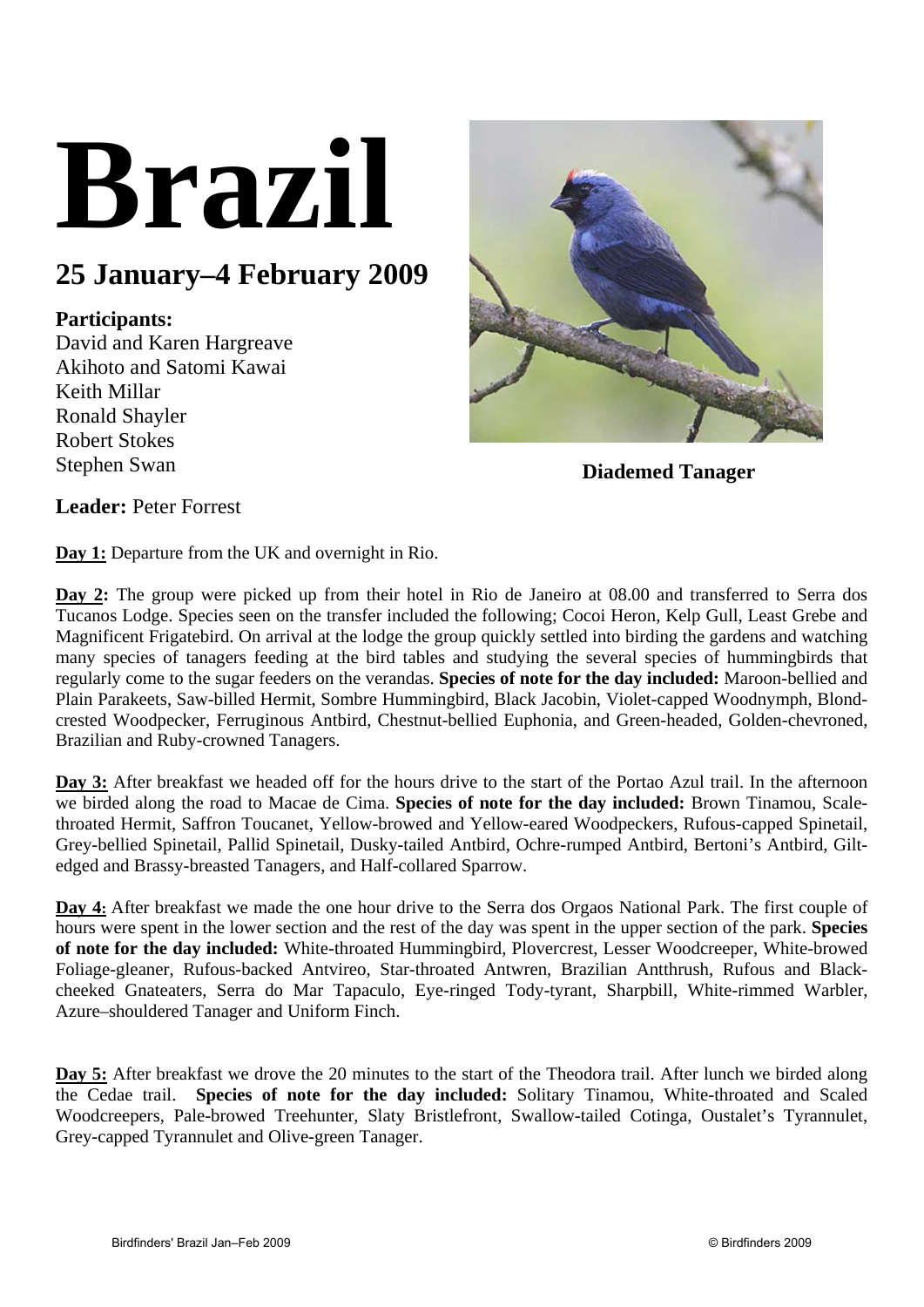**Day 6:** Clear skies meant an attempt at higher altitudes was warranted. The first couple of hours were spent on the upper section of the Pico de Caledonia access road. Most of the rest of the day was spent on the lower section but the Macae de Cima road was revisited for an hour on the way back to the lodge. **Species of note for the day included:** Red-legged Seriema, Red-eyed Thornbird, Large-tailed Antshrike, Rufous-tailed Antbird, Black-and-gold Cotinga, Velvety Black-tyrant, Blue-billed Black-tyrant, Shear-tailed Grey Tyrant, and Diademed Tanager.

**Day 7:** Without doubt the Three-toed Jacamar is one of the target species of the whole week. We departed early for an hours drive to where the days birding began. **Species of note for the day included:** Blackish Rail, Ashthroated Crake, Slaty-breasted Wood-rail, Frilled Coquette, Three-toed Jacamar, White-eared Puffbird, Streamer-tailed Tyrant, Firewood Gatherer and Black-capped Donacobius.

**Day 8:** The day was spent birding the lodge trails and garden. **Species of note for the day included:** Bluebellied Parrot, Spot-billed Toucanet, Thrush-like Woodcreeper, White-eyed Foliage Gleaner, and Scaled Antbird.

**Day 9:** The morning was spent at the Regua wetland reserve. After lunch the group birded the lodge trails. **Species of note for the day included:** Grey-headed Kite, Rufous-capped Motmot, Black-capped Foliagegleaner, Sooretama Slaty–antshrike, Chestnut-backed Antshrike, White–flanked Antwren, Lemon-chested Greenlet, and Swallow Tanager.

**Day 10:** The group spent the morning around the lodge before departing back to Rio for their flight home at 14.00. **Species of note for the day included:** Canada Warbler and Collared Plover.

**During the groups stay we had a combined total of 249 species seen with a further 10 heard. A total of 74 Atlantic forest endemics were seen.** 

**Pete Forrest Serra dos Tucanos Lodge** 

#### **FULL SPECIES LIST**

**Species in bold with a \* are endemic to the Atlantic rain forest.** 

**\*SOLITARY TINAMOU (***Tinamus solitarius)* – A good run of records for this normally difficult to see species with three on the Cedae trail and singles on two dates at the lodge.

**BROWN TINAMOU** *(Crypturellus obsoletus)* – Heard on several occasions and one was seen at the lodge on the  $27<sup>th</sup>$ .

**TATAUPA TINAMOU** *(Crypturellus tataupa)* – Heard only, at the wetland reserve and on the Jacamar excursion.

**LEAST GREBE** *(Tachybaptus dominicus)* – One on the drive up from Rio on the  $26<sup>th</sup>$ .

**PIED-BILLED GREBE** *(Podilymbus podiceps)* – One at the wetland reserve on the  $2<sup>nd</sup>$ .

**NEOTROPIC CORMORANT** *(Phalacrocorax brasilianus)* – Several recorded on the journey up from Rio on the 26<sup>th</sup>.

**MAGNIFICENT FRIGATEBIRD** *(Fregata magnificens)* – Several were recorded from the Rio – Niteroi bridge on the 26th.

**COCOI HERON** *(Ardea cocoi)* – Several recorded on the journey up from Rio on the  $26<sup>th</sup>$ .

**GREAT EGRET** *(Ardea alba)* – Seen in most wet areas along the roadside when on excursions.

**SNOWY EGRET** *(Egretta thula)* – Several recorded on the journey up from Rio on the  $26<sup>th</sup>$ .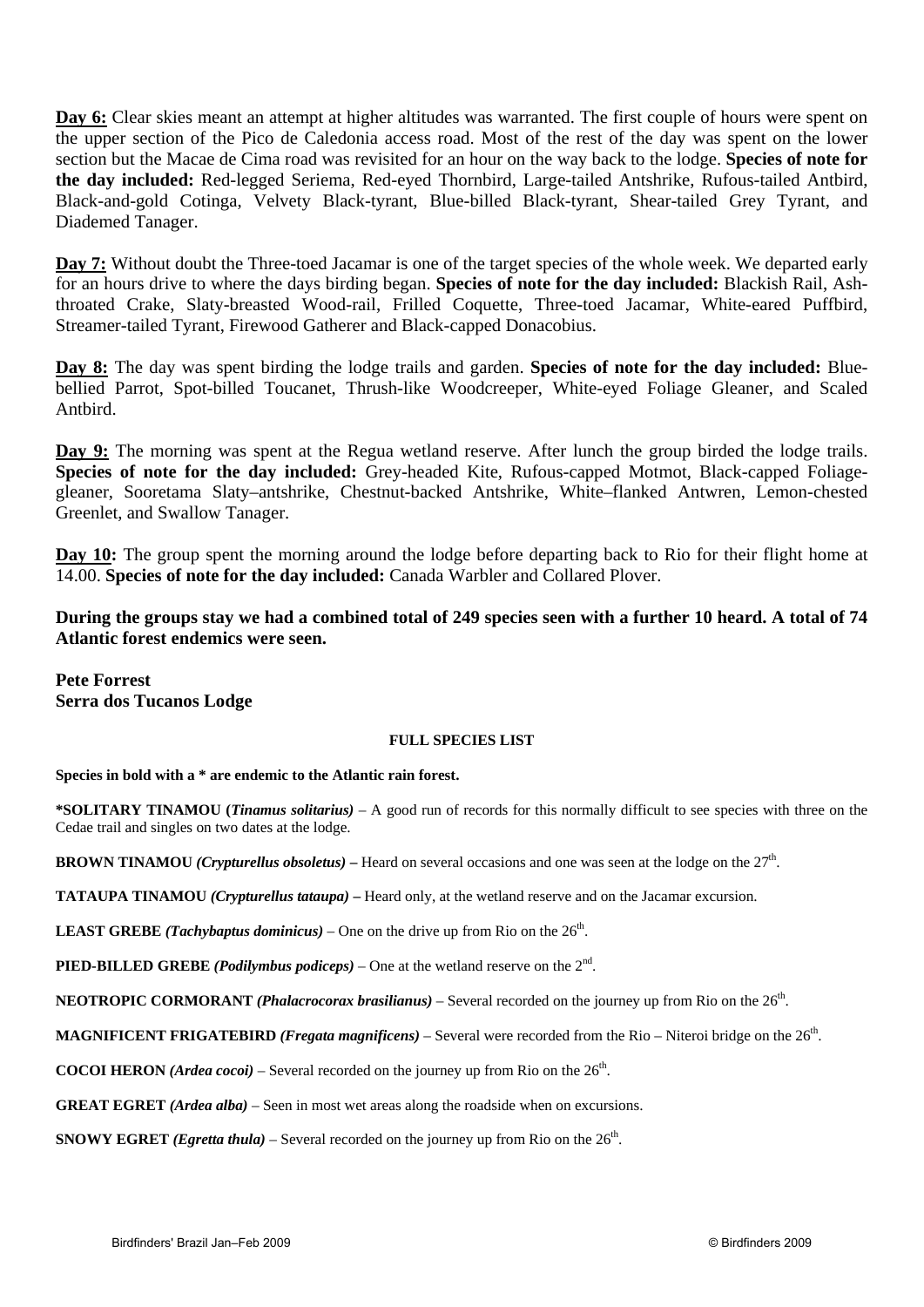**CATTLE EGRET** *(Bubulcus ibis)* – Seen commonly in any suitable habitat.

**STRIATED HERON** *(Butorides striatus)* – One at the wetland reserve on the  $2<sup>nd</sup>$ .

**WHISTLING HERON** *(Syrigma sibilatrix)* – Three on the Jacamar excursion.

#### **BLACK-cROWNED NIGHT-hERON** *(Nycticorax nycticorax)* – Several recorded on the journey up from Rio on the 26<sup>th</sup>.

**LIMPKIN** *(Aramus guarauna)* – Singles on the drive up from Rio and on the way to the National Park.

**BRAZILIAN TEAL** *(Amazonetta braziliensis)* – Eight at the wetland reserve on the 2nd.

**BLACK VULTURE** *(Coragyps atratus)* – Seen daily, common.

**TURKEY VULTURE** *(Cathartes aura)* – Seen almost daily, common.

**LESSER YELLOW-hEADED VULTURE** *(Cathartes burrovianus)* – A single at the wetland reserve on the 2nd.

**GREY-HEADED KITE** *(Leptodon cayanensis)* – A single at the wetland reserve on the  $2<sup>nd</sup>$ .

**RUFOUS-THIGHED KITE** *(Harpagus diodon)* – Singles on the Macae de Cima and Jacamar excursions.

**SAVANNA HAWK (***Heterospizias meridionalis)* – Recorded in small numbers on most excursions.

**ROADSIDE HAWK (***Buteo magnirostris)* – Recorded almost daily in small numbers.

**WHITE-TAILED HAWK** *(Buteo albicaudatus)* – One on the high altitude and five Jacamar on the excursions.

**BLACK-AND-WHITE HAWK-eAGLE** *(Spizastur melanoleucus)* – A single over the lodge on the  $1<sup>st</sup>$ .

**SOUTHERN CARACARA** *(Caracara plancus)* – Recorded almost daily from suitable habitats.

**YELLOW-HEADED CARACARA** *(Milvago chimachima)* – Recorded almost daily from suitable habitats.

AMERICAN KESTREL (Falco sparverius) – Three on the Jacamar excursion on the 31<sup>st</sup>.

**APLOMADO FALCON** *(Falco femoralis)* – Two on the high altitude and two on the Jacamar excursions.

**DUSKY-LEGGED GUAN** *(Penelope obscura)* – Two at the Portao Azul on the  $26<sup>th</sup>$ .

\* **SLATY-BREASTED WOOD-RAIL** *(Aramides saracura)* – Heard on several dates at the lodge and one seen there on the 29<sup>th</sup>. Also at least four were seen on the Jacamar excursion.

**BLACKISH RAIL** *(Pardirallus nigricans)* – A single on the Jacamar excursion on the  $29<sup>th</sup>$ .

**ASH-THROATED CRAKE** *(Porzana albicollis)* – Two were seen on the Jacamar excursion on the 29<sup>th</sup>.

**RED-LEGGED SERIEMA** *(Cariama cristata)* – One on the high altitude trail was followed by six on the Jacamar excursion.

**PURPLE GALLINULE** *(Porphyrio martinica)* – Several were seen at the wetland reserve on the 2nd.

**COMMON MOORHEN** *(Gallinula chloropus)* – At least 20 birds at the wetland reserve on the 2nd.

**WATTLED JACANA** *(Jacana jacana)* – Several were seen at the wetland reserve on the  $2<sup>nd</sup>$ .

 **SOUTHERN LAPWING** *(Vanellus chilensis)* – Recorded almost daily in suitable habitats.

**COLLARED PLOVER** *(Charadrius collaris)* – One on the trip to the airport on the  $3<sup>rd</sup>$ .

**KELP GULL** *(Larus dominicanus)* – Small numbers were recorded on the journey from Rio.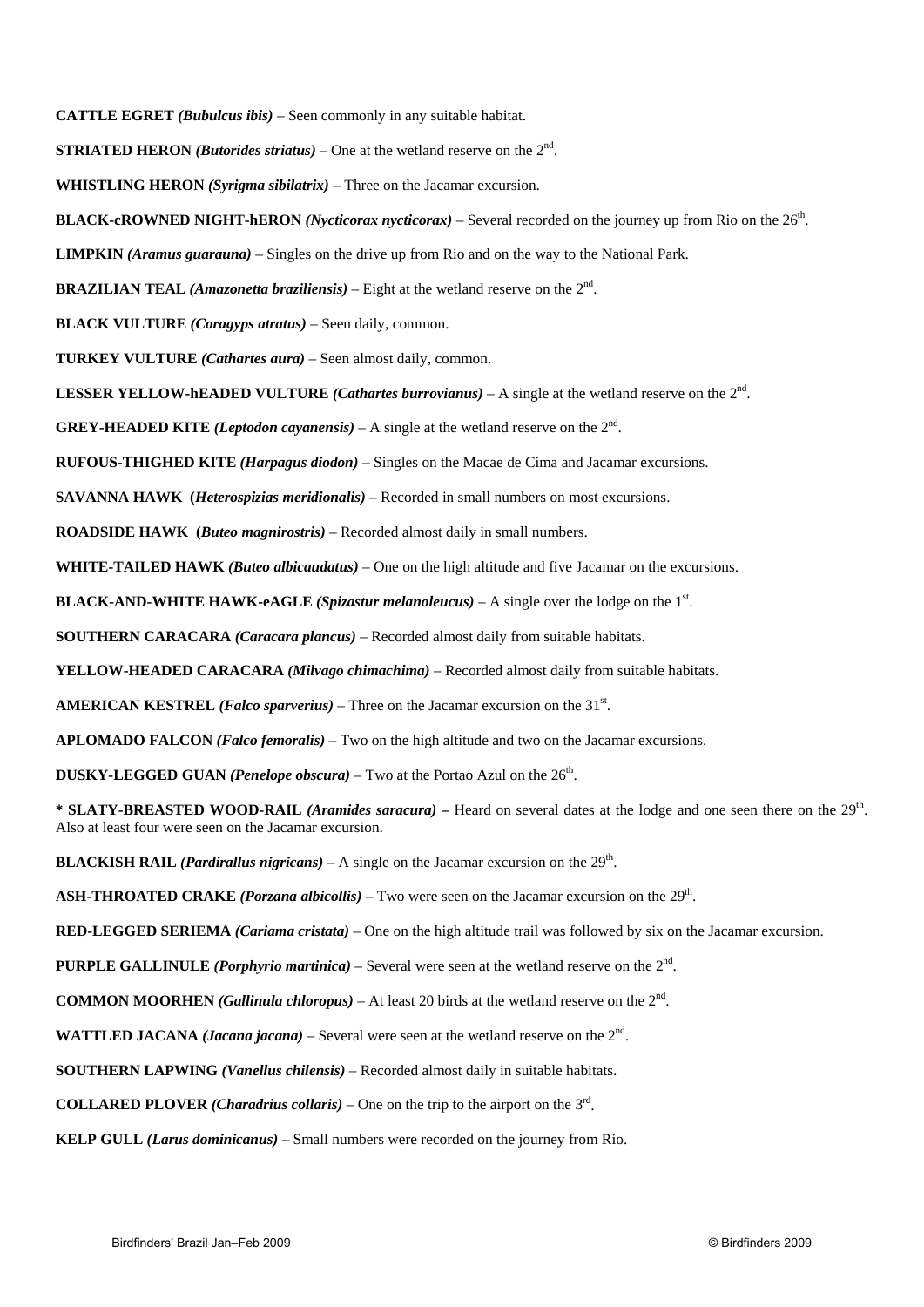**PICAZURO PIGEON** *(Patagionas picazuro)* – Small numbers recorded most days.

**PLUMBEOUS PIGEON** *(Patagionas plumbea)* – A single on the high altitude excursions on the  $30<sup>th</sup>$ .

**RUDDY GROUND-DOVE** *(Columbina talpacoti)* – Seen in small numbers almost daily.

**WHITE-TIPPED DOVE** *(Leptotila verreauxi)* – Heard only, at the wetland reserve on the 2nd.

**GREY-FRONTED DOVE** *(Leptotila rufaxilla)* – Up to three daily on three dates.

**WHITE-EYED PARAKEET** *(Aratinga leucophthalmus)* – Small numbers were seen on the Jacamar and Portao Azul excursions.

**\* MAROON-BELLIED PARAKEET** *(Pyrrhura frontalis)* **–** Small numbers recorded in the lodge gardens daily. Also seen on several of the excursions.

**\* PLAIN PARAKEET** *(Brotogeris tirica)* **–** Small numbers recorded in the lodge gardens daily. Also seen on several of the excursions.

**BLUE-WINGED PARROTLET** *(Forpus crassirostris)* – Up to three seen daily on four dates at the lodge.

**SCALY-HEADED PARROT** *(Pionus maximiliani)* – Recorded within the lodge grounds on several occasions, also on several of the excursions.

\* **BLUE-BELLIED PARROT** *(Triclaria malachitacea)* – One at the lodge on the 1<sup>st</sup>.

**SQUIRREL CUCKOO** *(Piaya cayana)* – One or two birds were recorded almost daily.

**SMOOTH-BILLED ANI** *(Crotophaga ani)* – Seen commonly in any suitable habitat.

**GUIRA CUCKOO** *(Guira guira)* – Seen commonly in any suitable habitat.

**STRIPED CUCKOO** *(Tapera naevia)* – Heard only, on the Portao Azul and Jacamar excursions.

**BURROWING OWL** *(Athene cunicularia)* – Up to four daily on four dates.

**WHITE-COLLARED SWIFT** *(Stretoprocne zonaris)* – Groups of up to one hundred birds recorded on three dates.

**GREY-RUMPED SWIFT** *(Chaetura cinereiventris)* – Birds going to roost were seen on several dates at the lodge.

**ASHY-TAILED SWIFT** *(Chaetura andrei)* **–** Groups of up to twenty birds seen on two dates.

**\* SAW-BILLED HERMIT** *(Ramphodon naevius)* **–** Recorded almost daily around the lodge.

**\* SCALE-THROATED HERMIT** *(Phaethornis eurynome***) –** Singles on each of the Portao Azul, Theodora and National Park excursions.

**PLANALTO HERMIT** *(Phaethornis pretrei)* – One on the Jacamar excursion on the  $31<sup>st</sup>$ .

**RUFOUS-BREASTED HERMIT** *(Glaucis hirsuta)* – A single at the wetland reserve on the  $2<sup>nd</sup>$ .

**\* SOMBRE HUMMINGBIRD** *(Campylopterus cirrhochloris)* **–** Recorded daily at the lodge.

**SWALLOW-TAILED HUMMINGBIRD** *(Eupetomena macroura)* – Seen daily in a variety of habitats.

**\* BLACK JACOBIN** *(Melanotrochilus fuscus)* **–** Seen daily around the lodge and on several of the excursions.

**\* PLOVERCREST** *(Stephanoxis lalandi)* **–** Singles on each of the High Altitude, Theodora and National Park excursions.

**\* FRILLED COQUETTE** *(Lophornis magnificus)* **–** Singles at the lodge on several dates.

**GLITTERING-BELLIED EMERALD** *(Chlorostilbon aureoventris)* – One on the Jacamar excursion on the 31<sup>st</sup>.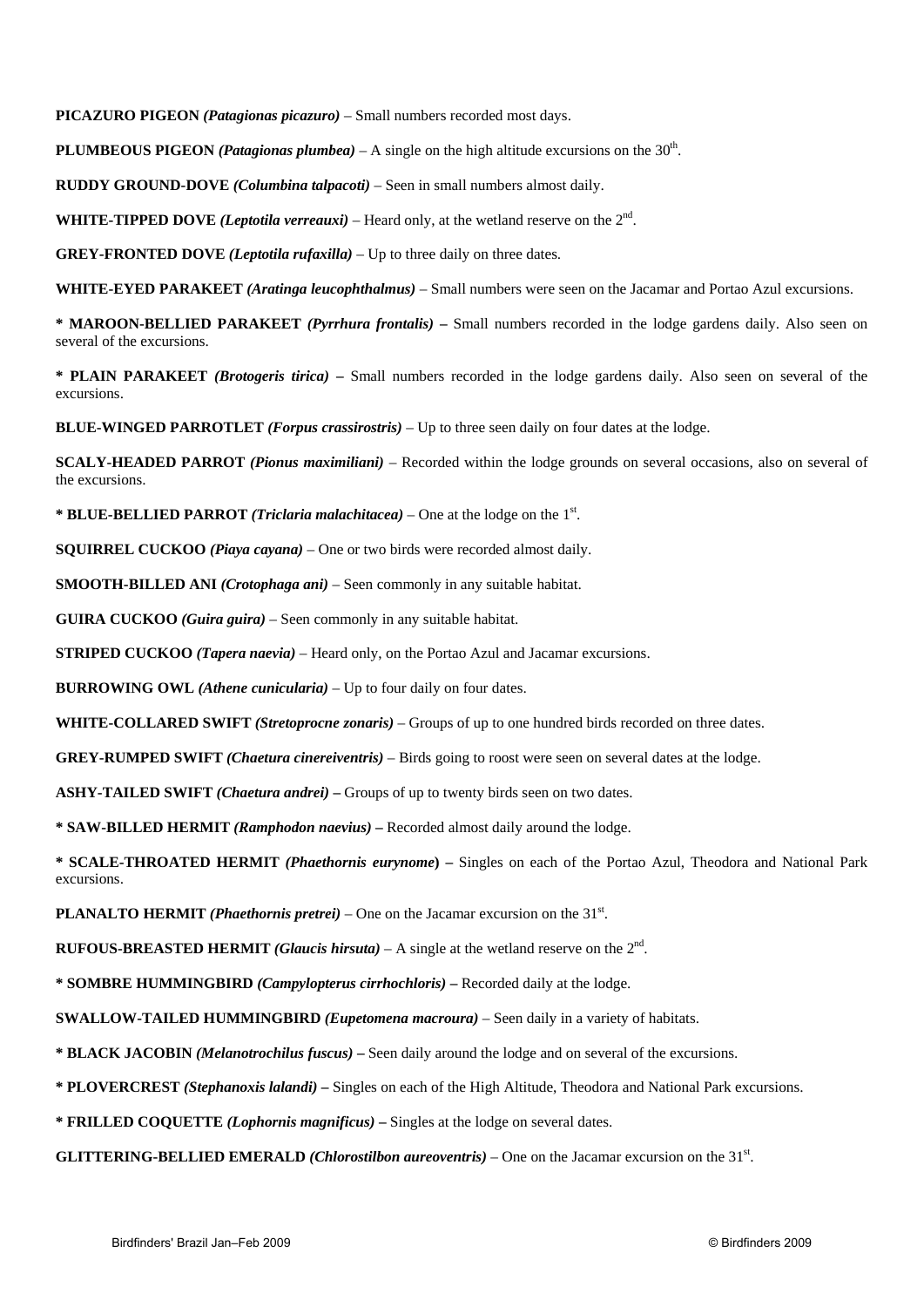**\* VIOLET-CAPPED WOODNYMPH** *(Thalurania glaucopis)* **–** Seen daily around the lodge and on several of the excursions. **\* WHITE-THROATED HUMMINGBIRD** *(Leucochloris albicollis)* **–** One at the National Park on the 28th. **VERSICOLOURED EMERALD** *(Agyrtria versicolor)* – One at the lodge feeders on several dates. **WHITE-VENTED VIOLET-eAR** *(Colibri serrirostris)* – One on the high altitude excursion on the 30<sup>th</sup>. **SURUCUA TROGON** *(Trogon surrucura)* – Singles on two dates at the lodge. **RINGED KINGFISHER** *(Ceryle torquata)* – One at the wetland reserve on the  $2<sup>nd</sup>$ . **\* RUFOUS-CAPPED MOTMOT** *(Baryphthengus ruficapillus)* **–** One at the wetland reserve on the 2nd. \* **THREE-TOED JACAMAR** *(Jacamaralcyon tridactyla)* – As usual this bird performed very well with two being seen on the 31<sup>st</sup>. WHITE-EARED PUFFBIRD (*Hystalus chacuru*) – Five were seen on the Jacamar excursion on the 31<sup>st</sup>. **\* SAFFRON TOUCANET** *(Baillonius bailloni)* **–** Three were seen on the Portao Azul excursion on the 27th. **SPOT-BILLED TOUCANET** *(Selenidera maculirostris)* – Singles on three dates at the lodge. **CHANNEL-BILLED TOUCAN** *(Rhamphastos vitellinus)* – Up to three seen on three dates. **WHITE-BARRED PICULET** *(Picumnus cirratus)* – Up to three daily on five dates. **CAMPO FLICKER** *(Colaptes campestris)* – Groups of up to five birds were seen on two dates. **\* YELLOW-BROWED WOODPECKER** *(Piculus aurulentus)* A single on the Portao Azul excursion on the 27th. **BLOND-CRESTED WOODPECKER** *(Celeus flavescens)* – Recorded on several dates at the lodge. **\* YELLOW-EARED WOODPECKER** *(Veniliornis maculifrons)* – Singles at the Portao Azul and the National Park. **\* TAIL-BANDED HORNERO** *(Furnarius figulus)* **–** Ones or twos on three dates. **RUFOUS HORNERO** *(Furnarius rufus)* – Seen commonly in any suitable habitat. **\* RUFOUS-CAPPED SPINETAIL** *(Synallaxis ruficapilla)* **–** One on the Portao Azul excursion and one on the Theodora trail. **SPIX'S SPINETAIL** *(Synallaxis spixi)* – Up to two daily on three dates. **\* GREY-BELLIED SPINETAIL** *(Synallaxis cinerascens)* – One on the Portao Azul excursion. \* **PALLID SPINETAIL** *(Cranioleuca pallida)* – Four on the Portao Azul excursion on the 27<sup>th</sup>. **YELLOW-CHINNED SPINETAIL** *(Certhiaxis cinnamomea)* – Two on the Jacamar excursion and five at the wetland reserve. **COMMON THORNBIRD** *(Phacellodomus rufifrons)* – Four on the Jacamar excursion on the  $31<sup>st</sup>$ . **\* RED-EYED THORNBIRD** *(Phacellodomus erythrophthalmus)* **–**Four on the high altitude excursion on the 30th. **FIREWOOD-GATHERER** (*Anumbius annumbi*) – Two on the Jacamar excursion on the 31<sup>st</sup>. **STREAKED XENOPS** *(Xenops rutilans)* – One on the Portao Azul excursion and one at the lodge both on the  $27<sup>th</sup>$ . **PLAIN XENOPS** *(Xenops minutus)* – Singles at the lodge on the  $1<sup>st</sup>$  and  $3<sup>rd</sup>$ .

**\* PALE-BROWED TREEHUNTER** *(Cichlocolaptes leucophrus)* – One on the Cedae trail on the 29<sup>th</sup>.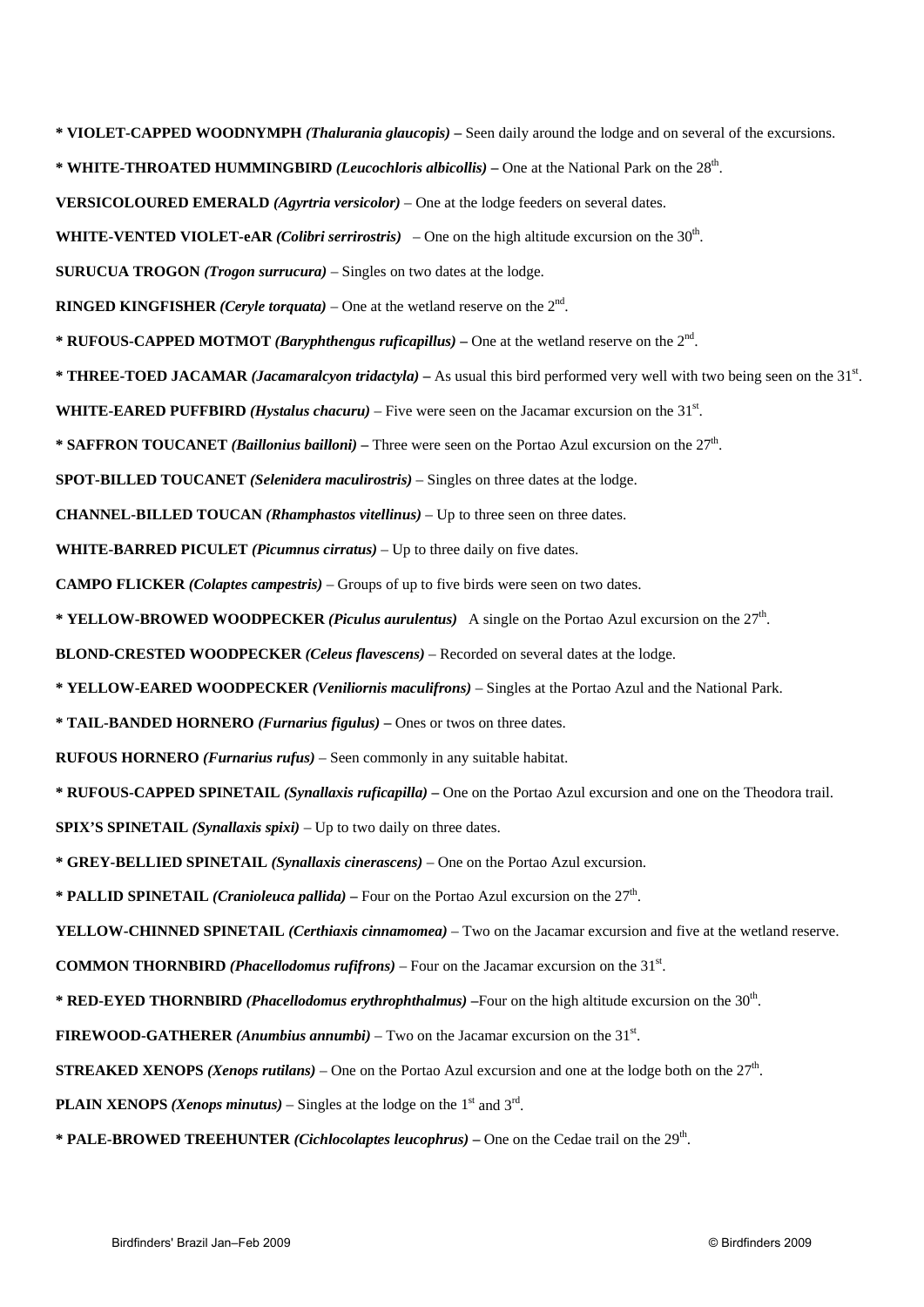**BUFF-FRONTED FOLIAGE-GLEANER** *(Philydor rufus)* – Three at the Portao Azul on the 27th and three at the National Park on the  $28<sup>th</sup>$ .

**\* BLACK-CAPPED FOLIAGE-GLEANER** *(Philydor atricapillus)* **–** One at the lodge on the 2nd.

**BUFF-BROWED FOLIAGE-GLEANER** *(Syndactyla rufosuperciliata)* – Two on the Theodora trail and one at the Portao Azul.

**\* WHITE-COLLARED FOLIAGE-GLEANER** *(Anabezenops leucophthalmus)* **–** One at the Portao Azul and heard at the National Park.

**\* WHITE-BROWED FOLIAGE-GLEANER** *(Anabacerthia amaurotis)* **–** One at the National Park on the 27th.

**\* WHITE-EYED FOLIAGE-GLEANER** *(Automolus leucophthalamus)* **–** Up to three seen on two dates at the lodge.

**SHARP-TAILED STREAMCREEPER** *(Lochnias nematura)* – The breeding pair was regularly seen at the lodge.

**TAWNY-THROATED LEAFTOSSER** *(Sclerurus mexicanus)* **–** Up to two daily on three dates.

\* **THRUSH-LIKE WOODCREEPER** *(Dendrocincla turdina)* – A single at the lodge on the 1<sup>st</sup>.

**OLIVACEOUS WOODCREEPER** *(Sittasomus griseicapillus)* – Recorded almost daily in suitable habitat.

**\* WHITE-THROATED WOODCREEPER** *(Xiphocolaptes albicollis)* – Heard at the National Park and one seen on the Cedae trail on the  $29<sup>th</sup>$ .

**\* LESSER WOODCREEPER** *(Lepidocolaptes fuscus)* **–** Up to two daily on three dates.

**\* SCALED WOODCREEPER** *(Lepidocolaptes squamatus)* **–** Singles on three dates.

**\* BLACK-BILLED SCYTHBILL** *(Campylorhamphus falcularius)* **–** Heard only, at the National Park on the 28th.

**GIANT ANTSHRIKE** *(Batara cinerea)* – Heard only, on the high altitude and Portao Azul excursions.

**\* LARGE-TAILED ANTSHRIKE** *(Mackenziaena leachii)* – Stunning views of a male on the high altitude excursion.

**RUFOUS-CAPPED ANTSHRIKE** *(Thamnophilus ruficapillus)* – One on the high altitude excursion on the 30th.

**CHESTNUT-BACKED ANTSHRIKE** *(Thamnophilus palliates)* – One at the wetland reserve on the 2nd.

**\* SOORETAMA SLATY-ANTSHRIKE** *(Thamnophilus ambiguous)* **–** Three at the wetland reserve on the 2nd.

**VARIABLE ANTSHRIKE** *(Thamnophilus caerulescens)* – Several heard on the high altitude excursion and one seen at the Portao Azul.

**\* SPOT-BREASTED ANTVIREO** *(Dysithamnus stictothorax)* – Seen or heard on most forested excursions.

**PLAIN ANTVIREO** *(Dysithamnus mentalis)* – Seen or heard on most forested excursions.

**\* RUFOUS-BACKED ANTVIREO** *(Dysithamnus xanthopterus)* **–** Heard at the National Park and one seen on the Theodora trail.

**\* STAR-THROATED ANTWREN** *(Myrmotherula gularis)* **–** Heard or seen on most days in forested habitat.

**WHITE-FLANKED ANTWREN** *(Myrmotherula axillaries)* – A single at the wetland reserve on the 2nd.

**\* FERRUGINOUS ANTBIRD** *(Drymophila ferruginea)* – A single at the lodge on the  $26<sup>th</sup>$ .

**\* BERTONIS ANTBIRD** *(Drymophila rubricollis)* **–** Singles at the National Park and the Portao Azul.

**\* RUFOUS-TAILED ANTBIRD** *(Drymophila genei)* – Two on the high altitude excursion on the 30th.

**\* OCHRE-RUMPED ANTBIRD** *(Drymophila ochropyga)* – Heard on the Theodora trail and two seen at the Portao Azul.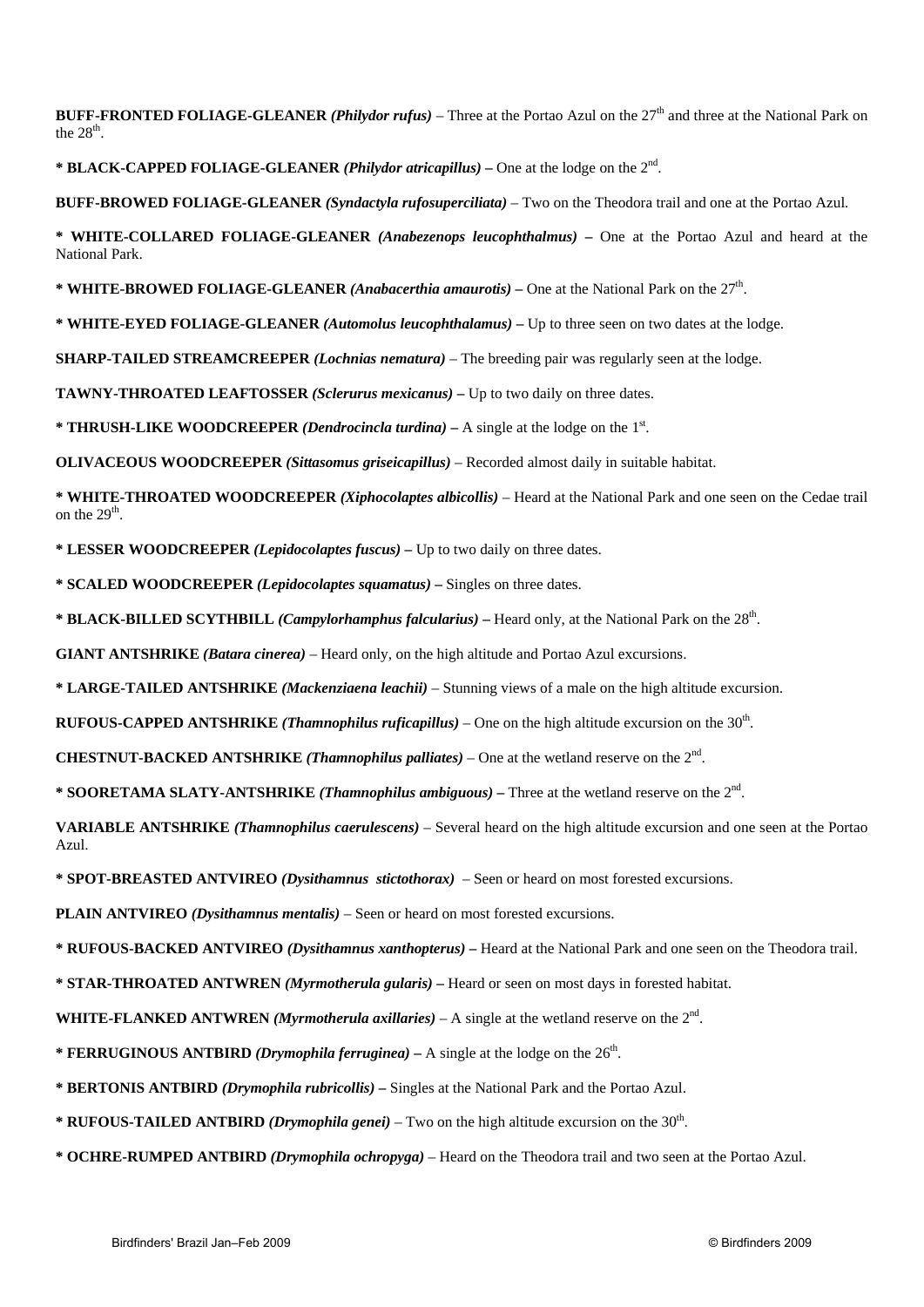\* **DUSKY-TAILED ANTBIRD** *(Drymophila malura)* – One at the Portao Azul on the  $27<sup>th</sup>$ .

\* **SCALED ANTBIRD** *(Drymophila squamata)* – Three at the lodge on the  $1<sup>st</sup>$ .

**\* STREAK-CAPPED ANTWREN** *(Terenura maculata)* **–** Seen almost daily around the lodge and on several of the excursions.

**\* WHITE-SHOULDERED FIRE-EYE** *(Pyriglena leucoptera)* **–** Heard on several dates and singles seen at the lodge on the 1st and on the Theodora trail.

**\* BRAZILIAN ANTTHRUSH** *(Chamaeza ruficauda)* **–** Singles on the Theodora trail and the high altitude excursion.

\* **SUCH'S ANTTHRUSH** *(Chamaeza meruloides)* – One on the Theodora trail on the 29<sup>th</sup>.

\* **RUFOUS GNATEATER** *(Conopophaga lineate)* – Two at the National park on the  $28<sup>th</sup>$  and one at the lodge on the  $1<sup>st</sup>$ .

**\*BLACK-CHEEKED GNATEATER** *(Conopophaga melanops)* **–** Seen or heard on most forested excursions.

\* **SLATY BRISTLEFRONT** *(Merulaxis ater)* – A single on the Theodora trail on the  $29<sup>th</sup>$ .

**\*SERRA DO MAR TAPACULO** *(Scytalopus notorious)* **–** Heard on several dates and one seen at the National park on the 28th.

\* **WHITE-BREASTED TAPACULO** *(Scytalopus indigoticus)* – Heard only, at the Portao Azul on the 27th.

**SWALLOW-TAILED COTINGA** *(Phibalura flavirostris)* – A single on the Cedae trail on the  $29<sup>th</sup>$ .

**\* BLACK-AND-GOLD COTINGA** *(Tijuca atra)* **–** Heard on several dates and one seen on the Macae de Cima trail on the 30th.

**\*HOODED BERRYEATER** *(Carpornis cucullatus)* **–** Heard only, at the National park on the 28th.

**\*BARE-THROATED BELLBIRD** *(Procnias nudicollis)* **–** Heard only, on the Macae de Cima and Cedae trails.

**WHITE-BEARDED MANAKIN** *(Manacus manacus)* – One at the wetland reserve on the 2nd.

**\*BLUE MANAKIN** *(Chiroxiphia caudata)* **–** Recorded on all trips into the forest, giving very pleasing views on several occasions.

**\*PIN-TAILED MANAKIN** *(Ilicuramilitaris)* – One at the lodge on the 1<sup>st</sup> and one at the Portao Azul on the  $27<sup>th</sup>$ .

**\*SERRA TYRANT-MANAKIN** *(Neopelma chrysolophum)* **–** Heard only, at the Portao Azul on the 27th.

**YELLOW TYRANNULET** *(Capsiempis flaveola)* – Heard on the high altitude excursion and one seen at the Portao Azul.

**OLIVACEOUS ELAENIA** *(Elaenia obscura)* – One on the high altitude excursion on the  $30<sup>th</sup>$ .

**YELLOW-BELLIED ELAENIA** *(Elaenia flavogaster)* – Singles on three dates.

**OCHRE-BELLIED FLYCATCHER** *(Mionectes oleaginous)* – A single at the lodge on the  $1<sup>st</sup>$ .

**SEPIA-CAPPED FLYCATCHER** *(Leptopogon amaurocephalus***)** – Two on the Theodora trail on the 29<sup>th</sup> and one at the lodge on the  $1<sup>st</sup>$ .

**MOTTLE-CHEEKED TYRANNULET** *(Phylloscartes ventralis)* – Heard on the Theodora trail and one seen on the high altitude excursion.

**OUSTALET'S TYRANNULET** *(Phylloscartes oustaleti)* – One on the Cedae trail on the  $29<sup>th</sup>$ .

**PLANALTO TYRANNULET** *(Phyllomyias fasciatus)* – Three on the high altitude excursion and one at the lodge on the 1<sup>st</sup>.

**\*GREY-CAPPED TYRANNULET** *(Phyllomyias griseocapilla)* **–** One on the Theodora trail on the 29th.

**EARED PYGMY-TYRANT** *(Myiornis auricularis)* – Seen or heard on several dates at the lodge.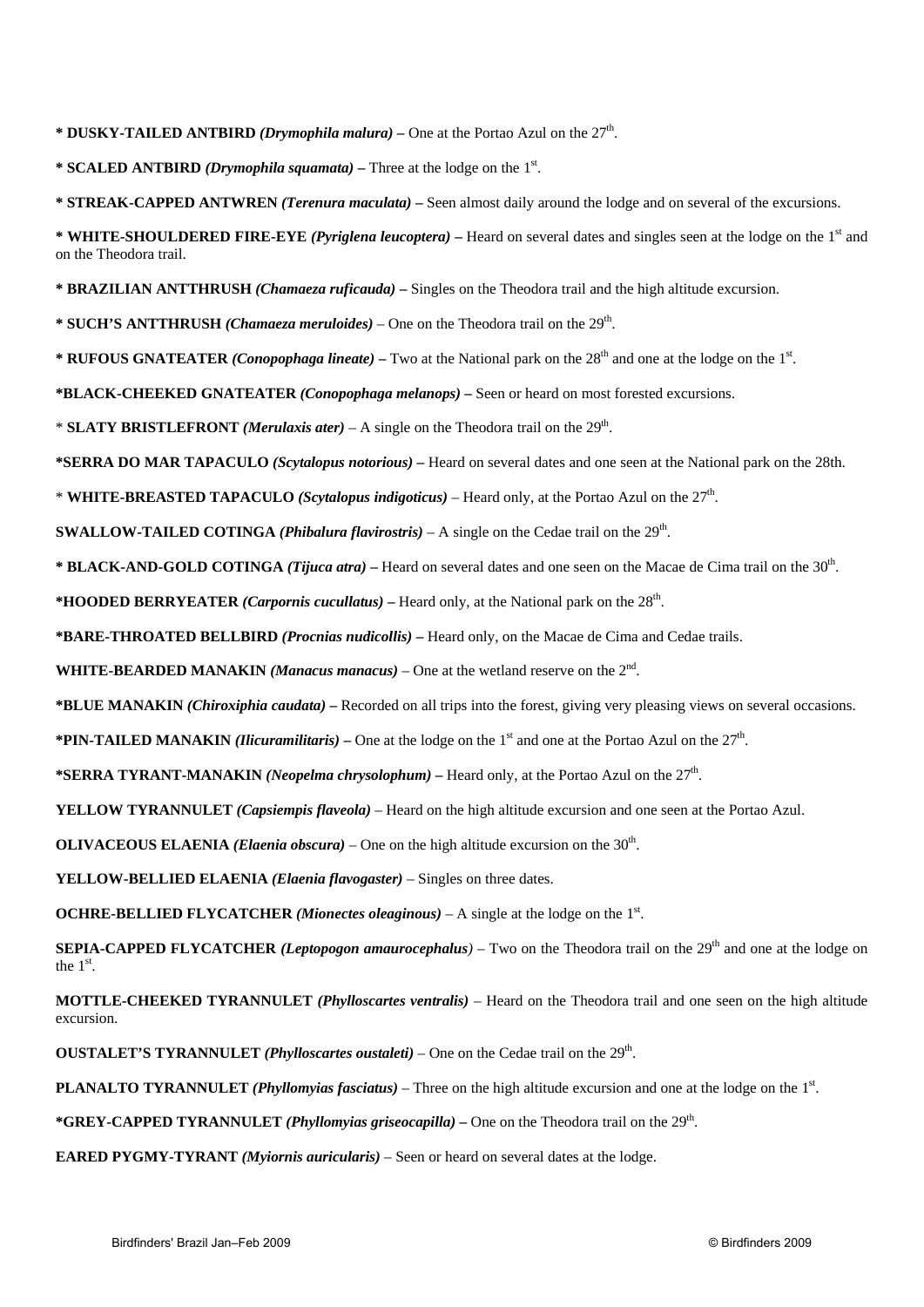**\*EYE-RINGED TODY-TYRANT (***Hemitriccus orbitatus***) –** Singles on three dates.

**OCHRE-FACED TODY-FLYCATCHER** *(Todirostrum plumbeiceps)* – Seen or heard on most excursions.

**\*YELLOW-LORED TODY-FLYCATCHER** *(Todirostrum poliocephalum)* **–** Singles on three dates.

**COMMON TODY-FLYCATCHER** *(Todirostrum cinereum)* – A single at the wetland reserve on the  $2<sup>nd</sup>$ .

**YELLOW-OLIVE FLYCATCHER** *(Tolmomyias sulphurescens)* – One of the commonest flycatchers being seen or heard almost daily.

**YELLOW-BREASTED FLYCATCHER** *(Tolmomyias flaviventris)* **– A single at the wetland reserve on the**  $2<sup>nd</sup>$ **.** 

**WHITE-THROATED SPADEBILL** *(Platyrinchus mystaceus)* – Seen almost daily around the lodge trails and on several of the excursions.

**BRAN-COLORED FLYCATCHER** *(Myiophobus fasciatus)* – One on the Jacamar excursion on the 31<sup>st</sup>.

**CLIFF FLYCATCHER** *(Hirundinea ferruginea)* – Two on the Portao Azul excursion.

**EULER'S FLYCATCHER** *(Lathrotriccus euleri)* – One on the Theodora trail on the  $29<sup>th</sup>$ .

**WHISKERED FLYCATCHER** *(Myiobius barbatus)* – Singles on the Cedae trail and at the lodge.

**WHITE-RUMPED MONJITA** *(Xolmis velata)* – One on the Jacamar excursion on the 31<sup>st</sup>.

**BLUE-BILLED BLACK-TYRANT** *(Knipolegus cyanirostris)* – One on the high altitude excursion on the 30<sup>th</sup>.

**VELVETY BLACK-TYRANT** *(Knipolegus nigerrimus)* – Two on the high altitude excursion on the 30<sup>th</sup>.

**MASKED WATER-TYRANT** *(Fluvicola nengeta)* – Recorded daily at the lodge and on several of the excursions.

**WHITE-HEADED MARSH-TYRANT** *(Arundicola leucocephala)* – Three at the wetland reserve on the 2nd.

**STREAMER-TAILED TYRANT** *(Gubernetes yetapa)* – Six were seen on the Jacamar excursion on the 31<sup>st</sup>.

**LONG-TAILED TYRANT** *(Colonia colonus)* – Up to four daily on five dates.

**YELLOW-BROWED TYRANT** *(Satrapa icterophrys)* – One on the Jacamar excursion on the 31<sup>st</sup>.

**CATTLE TYRANT** *(Machetornis rixosus)* – One on the Jacamar excursion on the  $31<sup>st</sup>$ .

\***SHEAR-TAILED GREY TYRANT** *(Muscipipra vetula)* – Two on the high altitude excursion on the 30<sup>th</sup>.

**\*GREY-HOODED ATTILA** *(Attila rufus)* **–** Three at the Portao Azul and heard on the Theodora trail.

**GREAT KISKADEE** *(Pitangus sulphuratus)* – Recorded daily from any suitable habitat.

**BOAT-BILLED FLYCATCHER** *(Megarhyncus pitangua)* – Seen or heard on five dates.

**SOCIAL FLYCATCHER** *(Myiozetetes similis)* – Recorded almost daily from any suitable habitat.

**STREAKED FLYCATCHER** *(Myiodynastes maculates)* – Recorded almost daily at the lodge and on several of the excursions.

**VARIEGATED FLYCATCHER** *(Empidonomus varius)* – One at the wetland reserve and two on the high altitude excursion.

**SWAINSON'S FLYCATCHER** *(Myiarchus swainsoni)* – One on the high altitude excursion on the 30th.

**PIRATIC FLYCATCHER** *(Legatus leucophaius)* – One on the Jacamar excursion on the  $31<sup>st</sup>$ .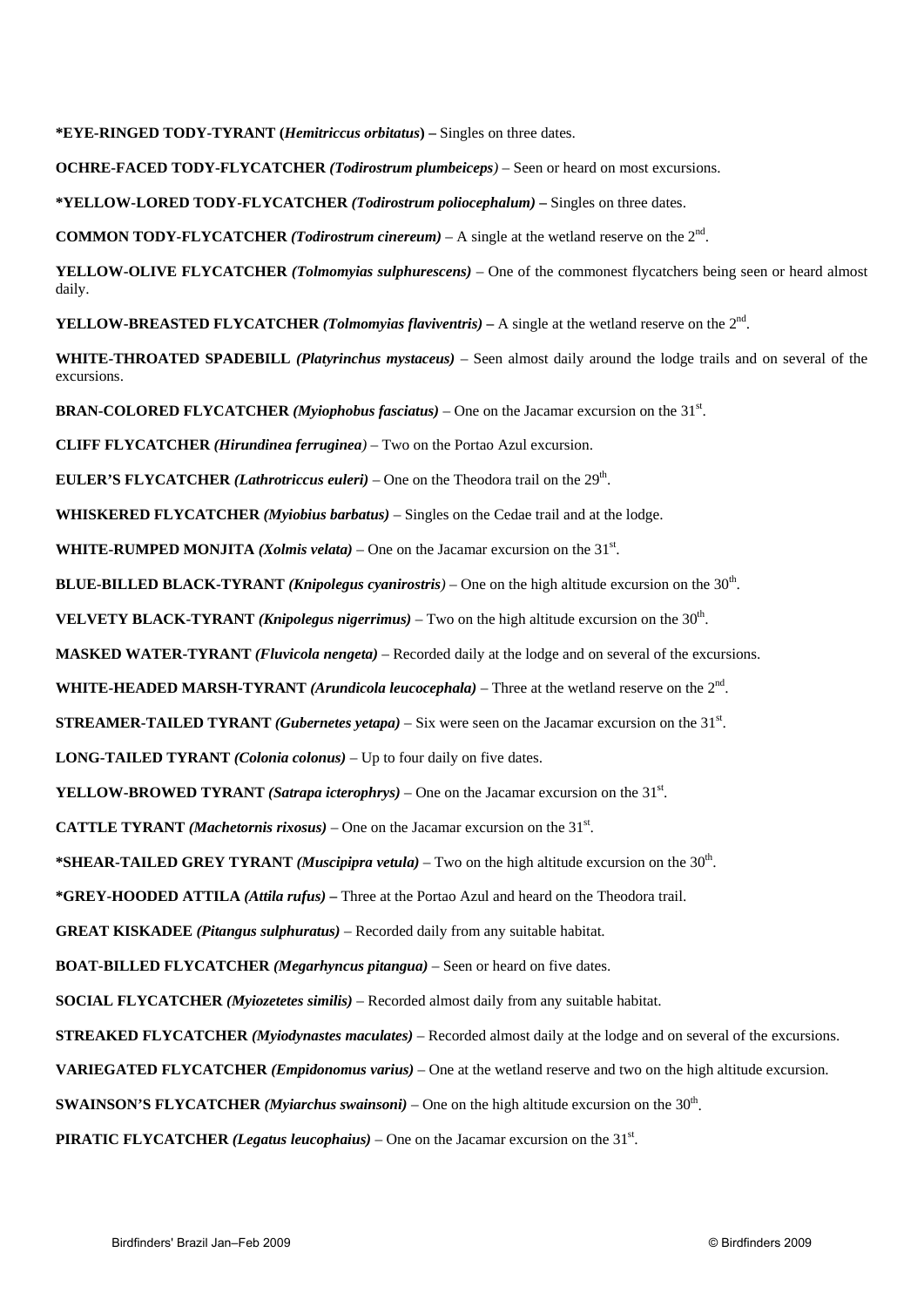**TROPICAL KINGBIRD** *(Tyrannus melancholicus)* – Recorded almost daily from any suitable habitat. **BLACK-TAILED TITYRA** *(Tityra cayana)* – One at the lodge on the  $26<sup>th</sup>$  and two on the Cedae trail on the  $29<sup>th</sup>$ . **\*GREENISH SCHIFFORNIS** *(Schiffornis virescens)* **–** One at the Portao Azul on the 27th. **GREEN-BACKED BECARD** *(Pachyramphus viridis)* – One at the Portao Azul on the  $27<sup>th</sup>$ . **CHESTNUT-CROWNED BECARD** *(Pachyramphus castaneus)* – Two at the Portao Azul and one on the Cedae trail. **WHITE-WINGED BECARD** *(Pachyramphus polychopterus)* – Two on the Jacamar excursion and one on the Cedae trail. **SHARPBILL** *(Oxyruncus cristatus)* – One at the National Park and one on the Theodora trail. **GREY-BREASTED MARTIN** *(Progne chalybea)* – At least twenty in the local town on the  $2<sup>nd</sup>$ . **BLUE-AND-WHITE SWALLOW** *(Pygochelidon cyanoleuca)* – Recorded daily from suitable habitats. **SOUTHERN ROUGH-WINGED SWALLOW** *(Stelgidopteryx ruficollis)* – Recorded almost daily from suitable habitats. **BLACK-CAPPED DONACOBIUS** *(Donacobius atricapillus)* – Two on the Jacamar excursion. **\*LONG-BILLED WREN** *(Thryothorus longirostris)* **–** One at the wetland reserve on the 2nd. **HOUSE WREN** *(Troglodytes aedon)* – Recorded daily from any suitable habitat. **CHALK-BROWED MOCKINGBIRD** *(Mimus saturninus)* – Common in any open scrubland habitat. **RUFOUS-BELLIED THRUSH** *(Turdus rufiventris)* – Recorded daily from any suitable habitat. **PALE-BREASTED THRUSH** *(Turdus leucomelas)* – Recorded most days at the lodge and on several of the excursions. **WHITE-NECKED THRUSH** *(Turdus albicollis)* **–** One on the Macae de Cima trail on the 30th. **LEMON-CHESTED GREENLET** *(Hylophilus thoracicus)* – One at the wetland reserve on the  $2<sup>nd</sup>$ . **RUFOUS-BROWED PEPPERSHRIKE** *(Cyclarhis gujanensis)* – Recorded almost daily from suitable forest habitat. **TROPICAL PARULA** *(Parula pitiayumi)* – One on the Cedae trail on the  $29<sup>th</sup>$ . **CANADA WARBLER** *(Wilsonia Canadensis)* – One at the lodge on the  $3<sup>rd</sup>$ . **GOLDEN-CROWNED WARBLER** *(Basileuterus culicivorus)* – Recorded almost daily from any suitable forested habitat. **\*WHITE-RIMMED WARBLER** *(Basileuterus leucoblepharus)* **–** Heard on most forested excursions and four seen at the National Park on the 28<sup>th</sup>. **BANANAQUIT** *(Coereba flaveola)* – Recorded daily from many locations. **CHESTNUT-VENTED CONEBILL** *(Conirostrum speciosum)* – Four at the wetland reserve on the  $2<sup>nd</sup>$ . **CINNAMON TANAGER** *(Schistochlamys ruficapillus)* – Two on the high altitude excursion on the 30<sup>th</sup>. **\*RUFOUS-HEADED TANAGER** *(Hemithraupis ruficapilla)* – Two on the Cedae trail on the 29<sup>th</sup>. **YELLOW-BACKED TANAGER** *(Hemithraupis flavicollis)* – Three at the National Park on the 28<sup>th</sup>. **HOODED TANAGER** *(Nemosia pileata)* – One at the wetland reserve on the  $2<sup>nd</sup>$ . **FLAME-CRESTED TANAGER** *(Tachyphonus cristatus)* – Ones or twos on three dates.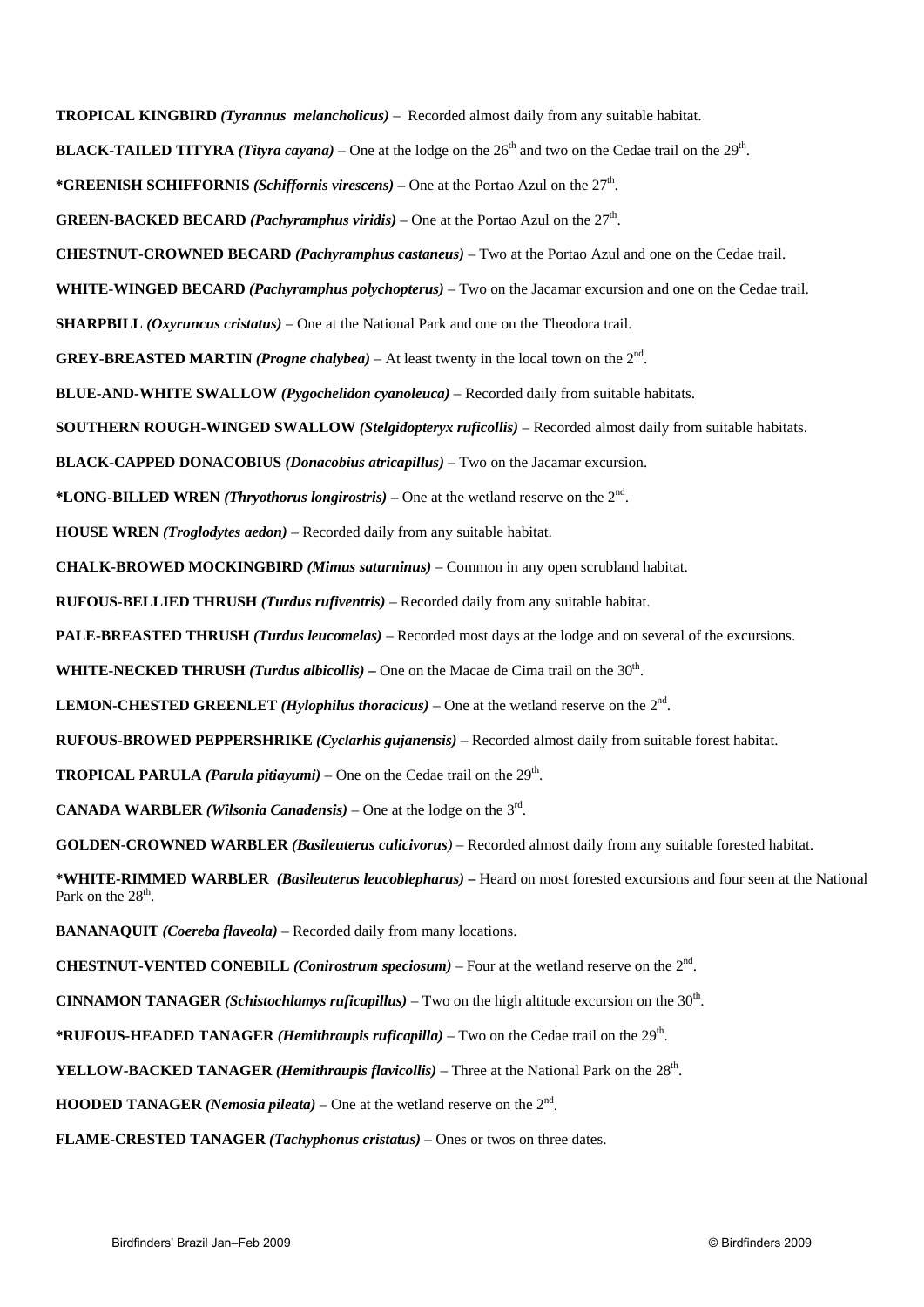**\*RUBY-CROWNED TANAGER** *(Tachyphonus coronatus)* **–** Recorded almost daily in the lodge grounds and other locations.

\***OLIVE-GREEN TANAGER** *(Orthogonys chloricterus)* – A flock of six on the Cedae trail on the  $29<sup>th</sup>$ .

**BLACK-GOGGLED TANAGER** *(Trichothraupis melanops)* – Recorded almost daily in small numbers in suitable forest habitat.

**RED-CROWNED ANT-TANAGER** *(Habia rubica)* – Recorded on several dates at the lodge.

**\*BRAZILIAN TANAGER** *(Ramphocelus bresilius)* **–** Recorded daily within the grounds of the lodge.

**SAYACA TANAGER** *(Thraupis sayaca)* – Recorded daily in the grounds of the lodge and various other locations.

**\*AZURE-SHOULDERED TANAGER** *(Thraupis cyanoptera)* **–** Several on the feeders at the National Park.

**\*GOLDEN-CHEVRONED TANAGER** *(Thraupis ornata)* **–** Recorded daily from any forested habitat and at the lodge garden.

**PALM TANAGER** *(Thraupis palmarum)* – Recorded daily within the grounds of the lodge.

**VIOLACEOUS EUPHONIA** *(Euphonia violacea)* – Commonly recorded from the feeders at the lodge.

**ORANGE-BELLIED EUPHONIA** *(Euphonia. xanthogaster)* – Commonly recorded on the feeders at the lodge.

**\*CHESTNUT-BELLIED EUPHONIA** *(Euphonia pectoralis)* **–** Commonly recorded on the feeders at the lodge.

**\*GREEN-HEADED TANAGER** *(Tangara seledon)* **–** Recorded everyday from the feeders by the lodge and in suitable lowland forest habitats.

**\*RED-NECKED TANAGER** *(Tangara cyanocephala)* **–** Recorded regularly within the grounds of the lodge and in suitable lowland forest habitats.

**\*BRASSY-BREASTED TANAGER** *(Tangara desmaresti)* **–** Up to ten daily on three dates.

**\*GILT-EDGED TANAGER** *(Tangara cyanoventris)* **–** Six at the Portao Azul on the 27th.

**BURNISHED-BUFF TANAGER** *(Tangara cayana)* – Recorded almost daily on the feeders by the lodge and from suitable forested habitat.

**DIADEMED TANAGER** *(Stephanophorus diadematus)* – One on the high altitude excursion on the 30th.

**BLUE DACNIS** *(Dacnis cayana)* – Recorded almost daily in small numbers.

**GREEN HONEYCREEPER** *(Chlorophanes spiza)* – A pair at the lodge on several dates.

**SWALLOW TANAGER** *(Tersina viridis)* – At least thirty at the wetland reserve on the  $2<sup>nd</sup>$ .

**BLUE-BLACK GRASSQUIT** *(Volatinia jacarina)* – Recorded in small numbers from suitable farmland habitats.

**DOUBLE-COLLARED SEEDEATER** *(Sporophila caerulescens)* – Recorded in small numbers from suitable farmland habitats.

**LINED SEEDEATER** *(Sporophila lineola)* – A single at the wetland reserve on the  $2<sup>nd</sup>$ .

**\*UNIFORM FINCH** *(Haplospiza unicolor)* **–** Four at the National Park on the 28th.

**SAFFRON FINCH** *(Sicalis flaveola)* – Recorded daily from any suitable habitat.

**\*HALF-COLLARED SPARROW** *(Arremon semitorquatus)* **–** Three at the Portao Azul on the 27th.

**GRASSLAND SPARROW** (*Ammodramus humeralis*) – One on the Jacamar excursion on the  $31<sup>st</sup>$ .

**RUFOUS-COLLARED SPARROW** *(Zonotrichia capensis)* – Small numbers were recorded on several dates.